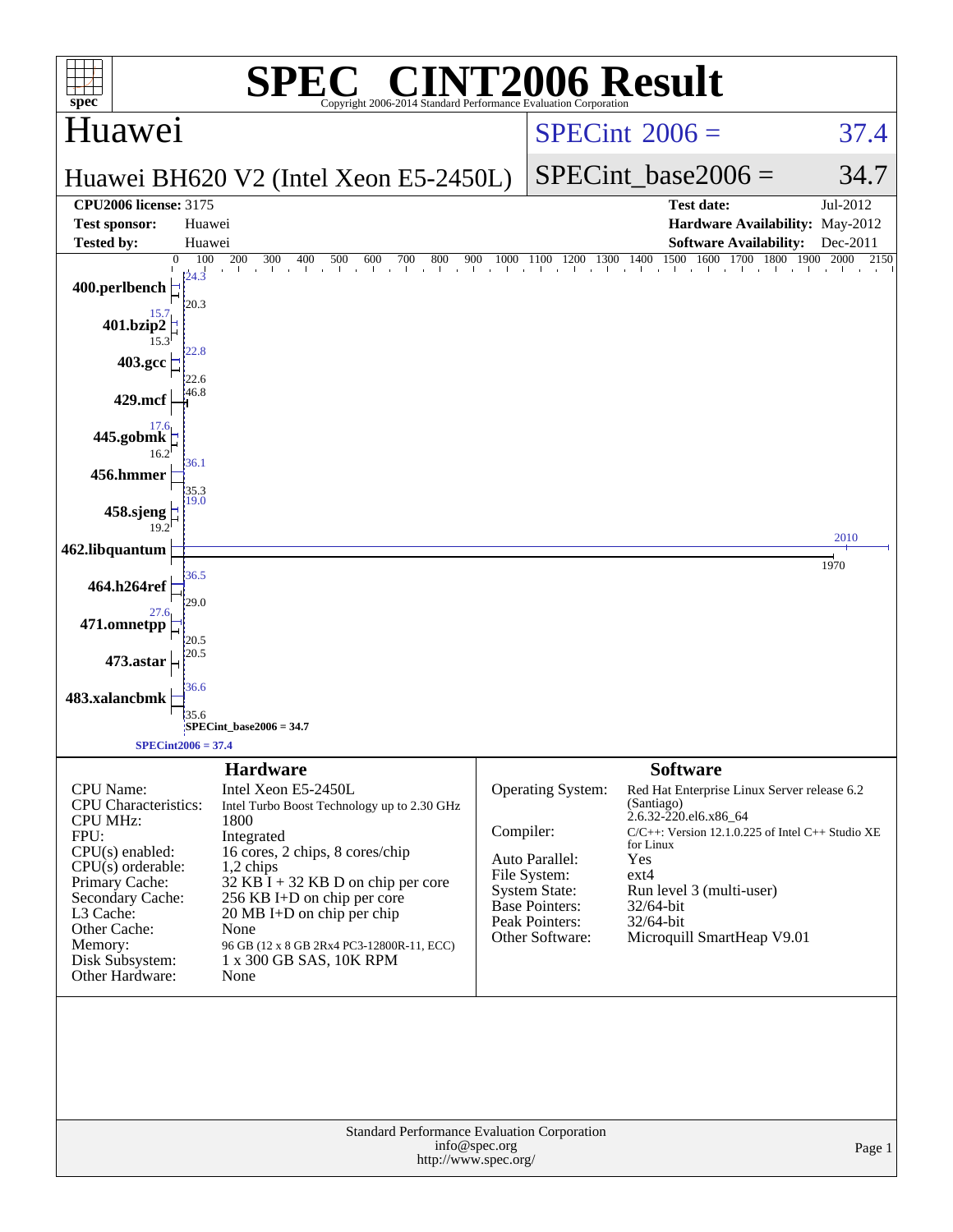

### Huawei

## $SPECint2006 = 37.4$  $SPECint2006 = 37.4$

Huawei BH620 V2 (Intel Xeon E5-2450L)

SPECint base2006 =  $34.7$ 

### **[CPU2006 license:](http://www.spec.org/auto/cpu2006/Docs/result-fields.html#CPU2006license)** 3175 **[Test date:](http://www.spec.org/auto/cpu2006/Docs/result-fields.html#Testdate)** Jul-2012

**[Test sponsor:](http://www.spec.org/auto/cpu2006/Docs/result-fields.html#Testsponsor)** Huawei **[Hardware Availability:](http://www.spec.org/auto/cpu2006/Docs/result-fields.html#HardwareAvailability)** May-2012 **[Tested by:](http://www.spec.org/auto/cpu2006/Docs/result-fields.html#Testedby)** Huawei **[Software Availability:](http://www.spec.org/auto/cpu2006/Docs/result-fields.html#SoftwareAvailability)** Dec-2011

### **[Results Table](http://www.spec.org/auto/cpu2006/Docs/result-fields.html#ResultsTable)**

|                    | <b>Base</b>    |       |                |       |                |              | <b>Peak</b>               |              |                |              |                |              |
|--------------------|----------------|-------|----------------|-------|----------------|--------------|---------------------------|--------------|----------------|--------------|----------------|--------------|
| <b>Benchmark</b>   | <b>Seconds</b> | Ratio | <b>Seconds</b> | Ratio | <b>Seconds</b> | <b>Ratio</b> | <b>Seconds</b>            | <b>Ratio</b> | <b>Seconds</b> | <b>Ratio</b> | <b>Seconds</b> | <b>Ratio</b> |
| 400.perlbench      | 480            | 20.3  | 481            | 20.3  | 480            | 20.3         | 402                       | 24.3         | 402            | 24.3         | <u>402</u>     | 24.3         |
| 401.bzip2          | 630            | 15.3  | 630            | 15.3  | 630            | 15.3         | 616                       | 15.7         | 617            | 15.6         | 617            | 15.7         |
| $403.\mathrm{gcc}$ | 356            | 22.6  | 357            | 22.6  | 356            | 22.6         | 353                       | 22.8         | 353            | 22.8         | 353            | 22.8         |
| $429$ mcf          | 195            | 46.8  | 197            | 46.3  | 195            | 46.8         | <u>195</u>                | 46.8         | 197            | 46.3         | 195            | 46.8         |
| $445$ .gobmk       | 648            | 16.2  | 648            | 16.2  | 648            | 16.2         | 597                       | 17.6         | 597            | 17.6         | 598            | 17.6         |
| $456.$ hmmer       | 264            | 35.3  | 264            | 35.3  | 264            | 35.3         | 259                       | 36.1         | 259            | 36.1         | 259            | 36.1         |
| $458$ .sjeng       | 629            | 19.2  | 630            | 19.2  | 630            | 19.2         | 636                       | 19.0         | 641            | 18.9         | 636            | <u>19.0</u>  |
| 462.libquantum     | 10.5           | 1970  | 10.5           | 1970  | 10.5           | 1970         | 10.3                      | 2010         | 10.3           | 2010         | 9.70           | 2140         |
| 464.h264ref        | 763            | 29.0  | 763            | 29.0  | 761            | 29.1         | 609                       | 36.3         | 606            | 36.5         | 605            | 36.6         |
| 471.omnetpp        | 305            | 20.5  | 306            | 20.4  | 305            | 20.5         | 226                       | 27.6         | 226            | 27.6         | 228            | 27.4         |
| $473$ . astar      | 342            | 20.6  | 342            | 20.5  | 342            | 20.5         | 342                       | 20.6         | 342            | 20.5         | 342            | 20.5         |
| 483.xalancbmk      | 193            | 35.7  | 194            | 35.6  | 198            | 34.9         | 188                       | 36.6         | 188            | 36.6         | 187            | 36.8         |
| n.                 | $\mathbf{I}$ . | . .   |                | 1.7.1 |                |              | $\blacksquare$<br>$1 - 1$ | $\cdot$      |                |              |                |              |

Results appear in the [order in which they were run.](http://www.spec.org/auto/cpu2006/Docs/result-fields.html#RunOrder) Bold underlined text [indicates a median measurement.](http://www.spec.org/auto/cpu2006/Docs/result-fields.html#Median)

### **[Operating System Notes](http://www.spec.org/auto/cpu2006/Docs/result-fields.html#OperatingSystemNotes)**

 Stack size set to unlimited using "ulimit -s unlimited" Transparent Huge Pages enabled with: echo always > /sys/kernel/mm/redhat\_transparent\_hugepage/enabled Select only test related files when installing the operating system

### **[Platform Notes](http://www.spec.org/auto/cpu2006/Docs/result-fields.html#PlatformNotes)**

 BIOS configuration: Intel Hyper-Threading set to Disabled Set Power Efficiency Mode to Performance Sysinfo program /spec/config/sysinfo.rev6800 \$Rev: 6800 \$ \$Date:: 2011-10-11 #\$ 6f2ebdff5032aaa42e583f96b07f99d3 running on DH310-2 Tue Jul 17 04:01:13 2012 This section contains SUT (System Under Test) info as seen by some common utilities. To remove or add to this section, see: <http://www.spec.org/cpu2006/Docs/config.html#sysinfo> From /proc/cpuinfo model name : Intel(R) Xeon(R) CPU E5-2450L 0 @ 1.80GHz 2 "physical id"s (chips) 16 "processors" cores, siblings (Caution: counting these is hw and system dependent. The following excerpts from /proc/cpuinfo might not be reliable. Use with caution.) cpu cores : 8 siblings : 8 Continued on next page

> Standard Performance Evaluation Corporation [info@spec.org](mailto:info@spec.org) <http://www.spec.org/>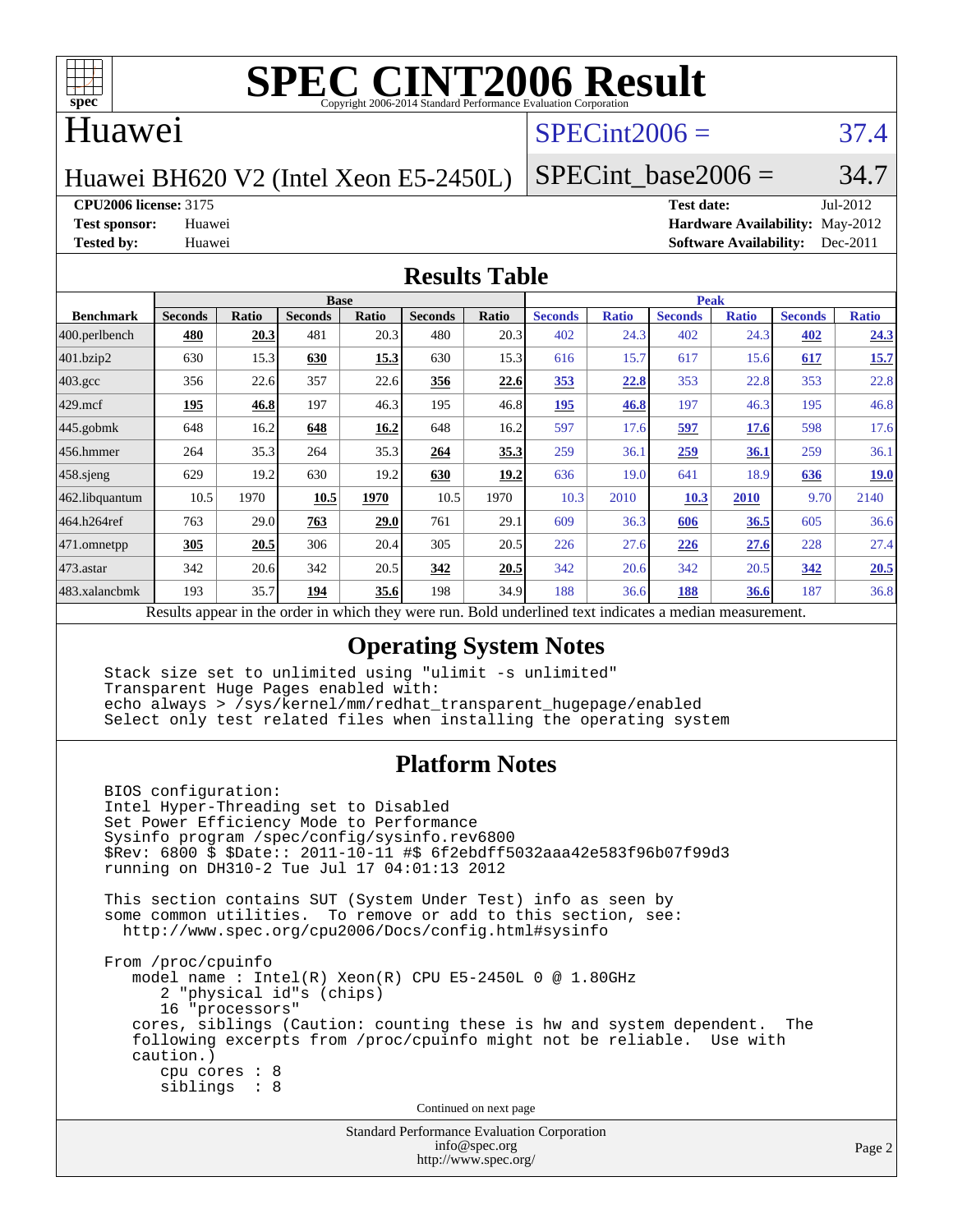

### Huawei

 $SPECint2006 = 37.4$  $SPECint2006 = 37.4$ 

Huawei BH620 V2 (Intel Xeon E5-2450L)

| <b>Test sponsor:</b> | Huawei |
|----------------------|--------|
| <b>Tested by:</b>    | Huawei |

**[CPU2006 license:](http://www.spec.org/auto/cpu2006/Docs/result-fields.html#CPU2006license)** 3175 **[Test date:](http://www.spec.org/auto/cpu2006/Docs/result-fields.html#Testdate)** Jul-2012 **[Hardware Availability:](http://www.spec.org/auto/cpu2006/Docs/result-fields.html#HardwareAvailability)** May-2012 **[Software Availability:](http://www.spec.org/auto/cpu2006/Docs/result-fields.html#SoftwareAvailability)** Dec-2011

SPECint base2006 =  $34.7$ 

### **[Platform Notes \(Continued\)](http://www.spec.org/auto/cpu2006/Docs/result-fields.html#PlatformNotes)**

 physical 0: cores 0 1 2 3 4 5 6 7 physical 1: cores 0 1 2 3 4 5 6 7 cache size : 20480 KB

From /proc/meminfo<br>MemTotal: 99030424 kB HugePages\_Total: 0<br>Hugepagesize: 2048 kB Hugepagesize:

 From /etc/\*release\* /etc/\*version\* redhat-release: Red Hat Enterprise Linux Server release 6.2 (Santiago) system-release: Red Hat Enterprise Linux Server release 6.2 (Santiago) system-release-cpe: cpe:/o:redhat:enterprise\_linux:6server:ga:server

 uname -a: Linux DH310-2 2.6.32-220.el6.x86\_64 #1 SMP Wed Nov 9 08:03:13 EST 2011 x86\_64 x86\_64 x86\_64 GNU/Linux

run-level 3 Jul 17 03:22

 SPEC is set to: /spec Filesystem Type Size Used Avail Use% Mounted on<br>
/dev/sda1 ext4 289G 103G 171G 38% / /dev/sda1 ext4 289G 103G 171G 38% /

Additional information from dmidecode:

(End of data from sysinfo program)

### **[General Notes](http://www.spec.org/auto/cpu2006/Docs/result-fields.html#GeneralNotes)**

Environment variables set by runspec before the start of the run: KMP\_AFFINITY = "granularity=fine,compact,0,1" LD\_LIBRARY\_PATH = "/spec/libs/32:/spec/libs/64" OMP\_NUM\_THREADS = "16"

 Binaries compiled on a system with 2 x Xeon X5645 CPU + 16GB memory using RHEL 6.1

### **[Base Compiler Invocation](http://www.spec.org/auto/cpu2006/Docs/result-fields.html#BaseCompilerInvocation)**

[C benchmarks](http://www.spec.org/auto/cpu2006/Docs/result-fields.html#Cbenchmarks): icc  $-m64$ 

[C++ benchmarks:](http://www.spec.org/auto/cpu2006/Docs/result-fields.html#CXXbenchmarks) [icpc -m64](http://www.spec.org/cpu2006/results/res2012q3/cpu2006-20120723-23805.flags.html#user_CXXbase_intel_icpc_64bit_fc66a5337ce925472a5c54ad6a0de310)

> Standard Performance Evaluation Corporation [info@spec.org](mailto:info@spec.org) <http://www.spec.org/>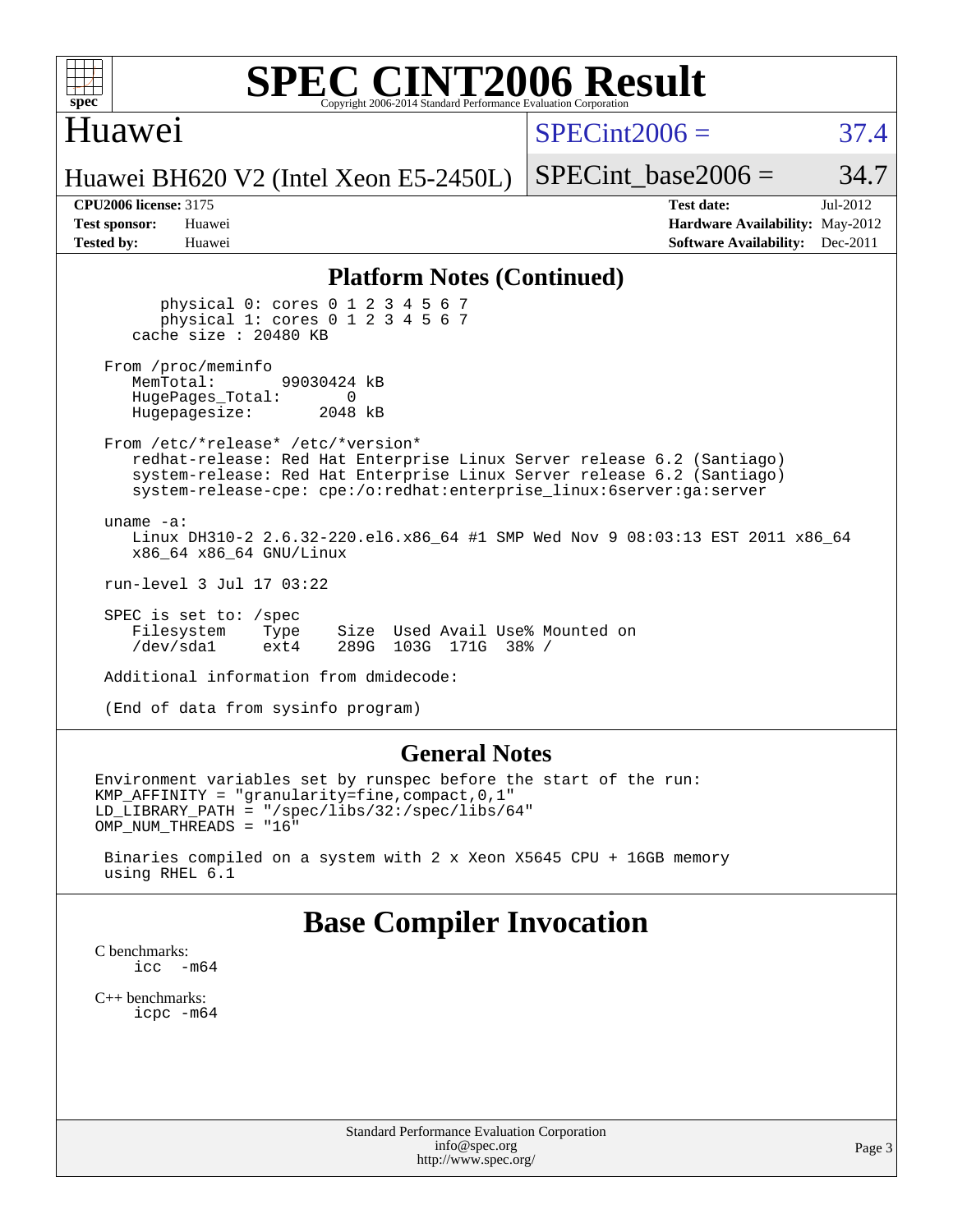

### Huawei

 $SPECint2006 = 37.4$  $SPECint2006 = 37.4$ 

Huawei BH620 V2 (Intel Xeon E5-2450L)

SPECint base2006 =  $34.7$ 

**[CPU2006 license:](http://www.spec.org/auto/cpu2006/Docs/result-fields.html#CPU2006license)** 3175 **[Test date:](http://www.spec.org/auto/cpu2006/Docs/result-fields.html#Testdate)** Jul-2012 **[Test sponsor:](http://www.spec.org/auto/cpu2006/Docs/result-fields.html#Testsponsor)** Huawei **[Hardware Availability:](http://www.spec.org/auto/cpu2006/Docs/result-fields.html#HardwareAvailability)** May-2012 **[Tested by:](http://www.spec.org/auto/cpu2006/Docs/result-fields.html#Testedby)** Huawei **[Software Availability:](http://www.spec.org/auto/cpu2006/Docs/result-fields.html#SoftwareAvailability)** Dec-2011

### **[Base Portability Flags](http://www.spec.org/auto/cpu2006/Docs/result-fields.html#BasePortabilityFlags)**

 400.perlbench: [-DSPEC\\_CPU\\_LP64](http://www.spec.org/cpu2006/results/res2012q3/cpu2006-20120723-23805.flags.html#b400.perlbench_basePORTABILITY_DSPEC_CPU_LP64) [-DSPEC\\_CPU\\_LINUX\\_X64](http://www.spec.org/cpu2006/results/res2012q3/cpu2006-20120723-23805.flags.html#b400.perlbench_baseCPORTABILITY_DSPEC_CPU_LINUX_X64) 401.bzip2: [-DSPEC\\_CPU\\_LP64](http://www.spec.org/cpu2006/results/res2012q3/cpu2006-20120723-23805.flags.html#suite_basePORTABILITY401_bzip2_DSPEC_CPU_LP64) 403.gcc: [-DSPEC\\_CPU\\_LP64](http://www.spec.org/cpu2006/results/res2012q3/cpu2006-20120723-23805.flags.html#suite_basePORTABILITY403_gcc_DSPEC_CPU_LP64) 429.mcf: [-DSPEC\\_CPU\\_LP64](http://www.spec.org/cpu2006/results/res2012q3/cpu2006-20120723-23805.flags.html#suite_basePORTABILITY429_mcf_DSPEC_CPU_LP64) 445.gobmk: [-DSPEC\\_CPU\\_LP64](http://www.spec.org/cpu2006/results/res2012q3/cpu2006-20120723-23805.flags.html#suite_basePORTABILITY445_gobmk_DSPEC_CPU_LP64) 456.hmmer: [-DSPEC\\_CPU\\_LP64](http://www.spec.org/cpu2006/results/res2012q3/cpu2006-20120723-23805.flags.html#suite_basePORTABILITY456_hmmer_DSPEC_CPU_LP64) 458.sjeng: [-DSPEC\\_CPU\\_LP64](http://www.spec.org/cpu2006/results/res2012q3/cpu2006-20120723-23805.flags.html#suite_basePORTABILITY458_sjeng_DSPEC_CPU_LP64) 462.libquantum: [-DSPEC\\_CPU\\_LP64](http://www.spec.org/cpu2006/results/res2012q3/cpu2006-20120723-23805.flags.html#suite_basePORTABILITY462_libquantum_DSPEC_CPU_LP64) [-DSPEC\\_CPU\\_LINUX](http://www.spec.org/cpu2006/results/res2012q3/cpu2006-20120723-23805.flags.html#b462.libquantum_baseCPORTABILITY_DSPEC_CPU_LINUX) 464.h264ref: [-DSPEC\\_CPU\\_LP64](http://www.spec.org/cpu2006/results/res2012q3/cpu2006-20120723-23805.flags.html#suite_basePORTABILITY464_h264ref_DSPEC_CPU_LP64) 471.omnetpp: [-DSPEC\\_CPU\\_LP64](http://www.spec.org/cpu2006/results/res2012q3/cpu2006-20120723-23805.flags.html#suite_basePORTABILITY471_omnetpp_DSPEC_CPU_LP64) 473.astar: [-DSPEC\\_CPU\\_LP64](http://www.spec.org/cpu2006/results/res2012q3/cpu2006-20120723-23805.flags.html#suite_basePORTABILITY473_astar_DSPEC_CPU_LP64) 483.xalancbmk: [-DSPEC\\_CPU\\_LP64](http://www.spec.org/cpu2006/results/res2012q3/cpu2006-20120723-23805.flags.html#suite_basePORTABILITY483_xalancbmk_DSPEC_CPU_LP64) [-DSPEC\\_CPU\\_LINUX](http://www.spec.org/cpu2006/results/res2012q3/cpu2006-20120723-23805.flags.html#b483.xalancbmk_baseCXXPORTABILITY_DSPEC_CPU_LINUX)

### **[Base Optimization Flags](http://www.spec.org/auto/cpu2006/Docs/result-fields.html#BaseOptimizationFlags)**

[C benchmarks](http://www.spec.org/auto/cpu2006/Docs/result-fields.html#Cbenchmarks):

[-xSSE4.2](http://www.spec.org/cpu2006/results/res2012q3/cpu2006-20120723-23805.flags.html#user_CCbase_f-xSSE42_f91528193cf0b216347adb8b939d4107) [-ipo](http://www.spec.org/cpu2006/results/res2012q3/cpu2006-20120723-23805.flags.html#user_CCbase_f-ipo) [-O3](http://www.spec.org/cpu2006/results/res2012q3/cpu2006-20120723-23805.flags.html#user_CCbase_f-O3) [-no-prec-div](http://www.spec.org/cpu2006/results/res2012q3/cpu2006-20120723-23805.flags.html#user_CCbase_f-no-prec-div) [-parallel](http://www.spec.org/cpu2006/results/res2012q3/cpu2006-20120723-23805.flags.html#user_CCbase_f-parallel) [-opt-prefetch](http://www.spec.org/cpu2006/results/res2012q3/cpu2006-20120723-23805.flags.html#user_CCbase_f-opt-prefetch) [-auto-p32](http://www.spec.org/cpu2006/results/res2012q3/cpu2006-20120723-23805.flags.html#user_CCbase_f-auto-p32)

[C++ benchmarks:](http://www.spec.org/auto/cpu2006/Docs/result-fields.html#CXXbenchmarks)

[-xSSE4.2](http://www.spec.org/cpu2006/results/res2012q3/cpu2006-20120723-23805.flags.html#user_CXXbase_f-xSSE42_f91528193cf0b216347adb8b939d4107) [-ipo](http://www.spec.org/cpu2006/results/res2012q3/cpu2006-20120723-23805.flags.html#user_CXXbase_f-ipo) [-O3](http://www.spec.org/cpu2006/results/res2012q3/cpu2006-20120723-23805.flags.html#user_CXXbase_f-O3) [-no-prec-div](http://www.spec.org/cpu2006/results/res2012q3/cpu2006-20120723-23805.flags.html#user_CXXbase_f-no-prec-div) [-opt-prefetch](http://www.spec.org/cpu2006/results/res2012q3/cpu2006-20120723-23805.flags.html#user_CXXbase_f-opt-prefetch) [-auto-p32](http://www.spec.org/cpu2006/results/res2012q3/cpu2006-20120723-23805.flags.html#user_CXXbase_f-auto-p32) [-Wl,-z,muldefs](http://www.spec.org/cpu2006/results/res2012q3/cpu2006-20120723-23805.flags.html#user_CXXbase_link_force_multiple1_74079c344b956b9658436fd1b6dd3a8a) [-L/smartheap -lsmartheap64](http://www.spec.org/cpu2006/results/res2012q3/cpu2006-20120723-23805.flags.html#user_CXXbase_SmartHeap64_5e654037dadeae1fe403ab4b4466e60b)

### **[Base Other Flags](http://www.spec.org/auto/cpu2006/Docs/result-fields.html#BaseOtherFlags)**

[C benchmarks](http://www.spec.org/auto/cpu2006/Docs/result-fields.html#Cbenchmarks):

403.gcc: [-Dalloca=\\_alloca](http://www.spec.org/cpu2006/results/res2012q3/cpu2006-20120723-23805.flags.html#b403.gcc_baseEXTRA_CFLAGS_Dalloca_be3056838c12de2578596ca5467af7f3)

## **[Peak Compiler Invocation](http://www.spec.org/auto/cpu2006/Docs/result-fields.html#PeakCompilerInvocation)**

[C benchmarks \(except as noted below\)](http://www.spec.org/auto/cpu2006/Docs/result-fields.html#Cbenchmarksexceptasnotedbelow):

icc  $-m64$ 

400.perlbench: [icc -m32](http://www.spec.org/cpu2006/results/res2012q3/cpu2006-20120723-23805.flags.html#user_peakCCLD400_perlbench_intel_icc_a6a621f8d50482236b970c6ac5f55f93)

445.gobmk: [icc -m32](http://www.spec.org/cpu2006/results/res2012q3/cpu2006-20120723-23805.flags.html#user_peakCCLD445_gobmk_intel_icc_a6a621f8d50482236b970c6ac5f55f93)

464.h264ref: [icc -m32](http://www.spec.org/cpu2006/results/res2012q3/cpu2006-20120723-23805.flags.html#user_peakCCLD464_h264ref_intel_icc_a6a621f8d50482236b970c6ac5f55f93)

[C++ benchmarks \(except as noted below\):](http://www.spec.org/auto/cpu2006/Docs/result-fields.html#CXXbenchmarksexceptasnotedbelow) [icpc -m32](http://www.spec.org/cpu2006/results/res2012q3/cpu2006-20120723-23805.flags.html#user_CXXpeak_intel_icpc_4e5a5ef1a53fd332b3c49e69c3330699)

473.astar: [icpc -m64](http://www.spec.org/cpu2006/results/res2012q3/cpu2006-20120723-23805.flags.html#user_peakCXXLD473_astar_intel_icpc_64bit_fc66a5337ce925472a5c54ad6a0de310)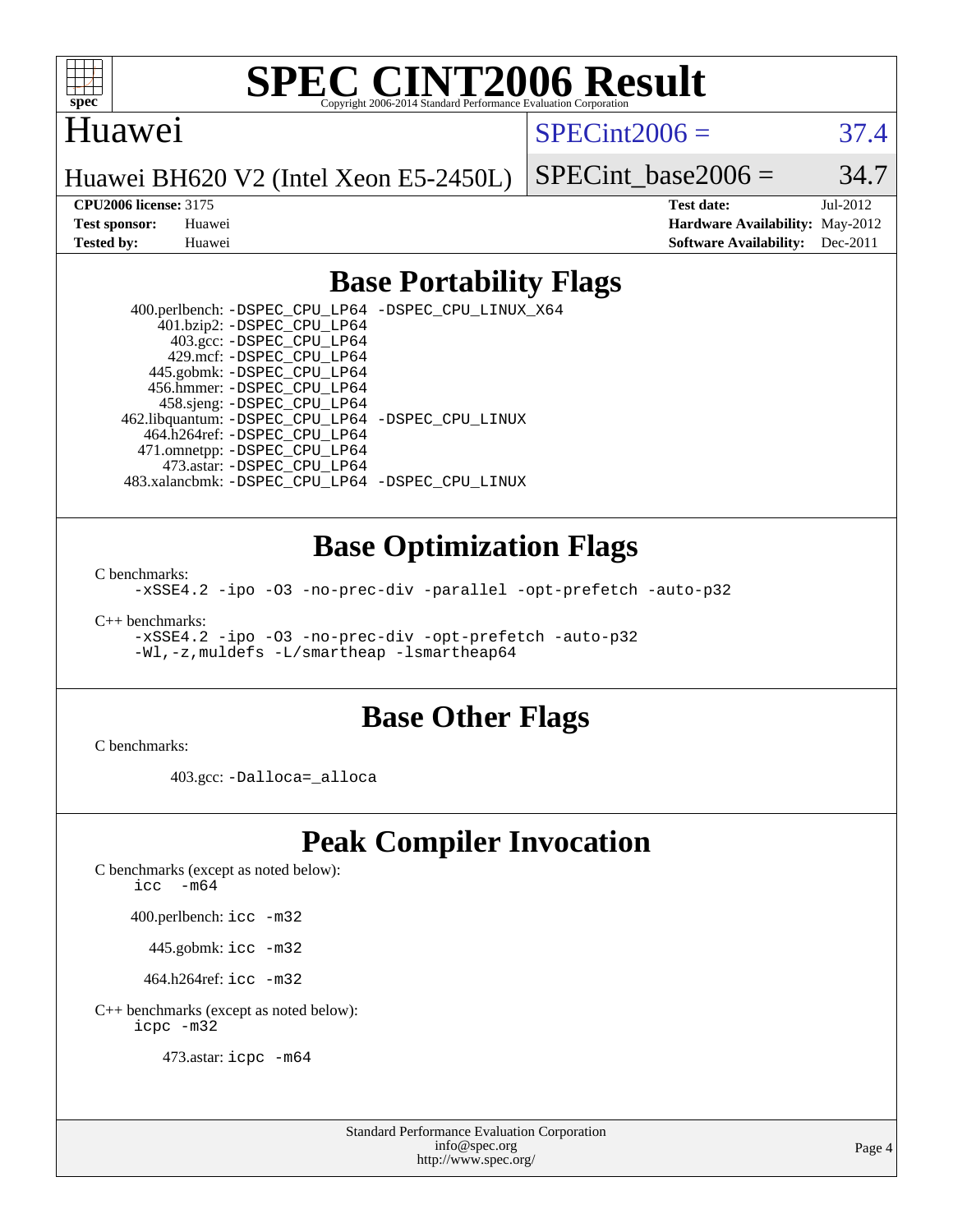

### Huawei

 $SPECint2006 = 37.4$  $SPECint2006 = 37.4$ 

Huawei BH620 V2 (Intel Xeon E5-2450L)

SPECint base2006 =  $34.7$ 

**[CPU2006 license:](http://www.spec.org/auto/cpu2006/Docs/result-fields.html#CPU2006license)** 3175 **[Test date:](http://www.spec.org/auto/cpu2006/Docs/result-fields.html#Testdate)** Jul-2012 **[Test sponsor:](http://www.spec.org/auto/cpu2006/Docs/result-fields.html#Testsponsor)** Huawei **[Hardware Availability:](http://www.spec.org/auto/cpu2006/Docs/result-fields.html#HardwareAvailability)** May-2012 **[Tested by:](http://www.spec.org/auto/cpu2006/Docs/result-fields.html#Testedby)** Huawei **[Software Availability:](http://www.spec.org/auto/cpu2006/Docs/result-fields.html#SoftwareAvailability)** Dec-2011

## **[Peak Portability Flags](http://www.spec.org/auto/cpu2006/Docs/result-fields.html#PeakPortabilityFlags)**

 400.perlbench: [-DSPEC\\_CPU\\_LINUX\\_IA32](http://www.spec.org/cpu2006/results/res2012q3/cpu2006-20120723-23805.flags.html#b400.perlbench_peakCPORTABILITY_DSPEC_CPU_LINUX_IA32) 401.bzip2: [-DSPEC\\_CPU\\_LP64](http://www.spec.org/cpu2006/results/res2012q3/cpu2006-20120723-23805.flags.html#suite_peakPORTABILITY401_bzip2_DSPEC_CPU_LP64) 403.gcc: [-DSPEC\\_CPU\\_LP64](http://www.spec.org/cpu2006/results/res2012q3/cpu2006-20120723-23805.flags.html#suite_peakPORTABILITY403_gcc_DSPEC_CPU_LP64) 429.mcf: [-DSPEC\\_CPU\\_LP64](http://www.spec.org/cpu2006/results/res2012q3/cpu2006-20120723-23805.flags.html#suite_peakPORTABILITY429_mcf_DSPEC_CPU_LP64) 456.hmmer: [-DSPEC\\_CPU\\_LP64](http://www.spec.org/cpu2006/results/res2012q3/cpu2006-20120723-23805.flags.html#suite_peakPORTABILITY456_hmmer_DSPEC_CPU_LP64) 458.sjeng: [-DSPEC\\_CPU\\_LP64](http://www.spec.org/cpu2006/results/res2012q3/cpu2006-20120723-23805.flags.html#suite_peakPORTABILITY458_sjeng_DSPEC_CPU_LP64) 462.libquantum: [-DSPEC\\_CPU\\_LP64](http://www.spec.org/cpu2006/results/res2012q3/cpu2006-20120723-23805.flags.html#suite_peakPORTABILITY462_libquantum_DSPEC_CPU_LP64) [-DSPEC\\_CPU\\_LINUX](http://www.spec.org/cpu2006/results/res2012q3/cpu2006-20120723-23805.flags.html#b462.libquantum_peakCPORTABILITY_DSPEC_CPU_LINUX) 473.astar: [-DSPEC\\_CPU\\_LP64](http://www.spec.org/cpu2006/results/res2012q3/cpu2006-20120723-23805.flags.html#suite_peakPORTABILITY473_astar_DSPEC_CPU_LP64) 483.xalancbmk: [-DSPEC\\_CPU\\_LINUX](http://www.spec.org/cpu2006/results/res2012q3/cpu2006-20120723-23805.flags.html#b483.xalancbmk_peakCXXPORTABILITY_DSPEC_CPU_LINUX)

## **[Peak Optimization Flags](http://www.spec.org/auto/cpu2006/Docs/result-fields.html#PeakOptimizationFlags)**

[C benchmarks](http://www.spec.org/auto/cpu2006/Docs/result-fields.html#Cbenchmarks):

Standard Performance Evaluation Corporation [info@spec.org](mailto:info@spec.org) 400.perlbench: [-xSSE4.2](http://www.spec.org/cpu2006/results/res2012q3/cpu2006-20120723-23805.flags.html#user_peakPASS2_CFLAGSPASS2_LDCFLAGS400_perlbench_f-xSSE42_f91528193cf0b216347adb8b939d4107)(pass 2) [-prof-gen](http://www.spec.org/cpu2006/results/res2012q3/cpu2006-20120723-23805.flags.html#user_peakPASS1_CFLAGSPASS1_LDCFLAGS400_perlbench_prof_gen_e43856698f6ca7b7e442dfd80e94a8fc)(pass 1) [-ipo](http://www.spec.org/cpu2006/results/res2012q3/cpu2006-20120723-23805.flags.html#user_peakPASS2_CFLAGSPASS2_LDCFLAGS400_perlbench_f-ipo)(pass 2) [-O3](http://www.spec.org/cpu2006/results/res2012q3/cpu2006-20120723-23805.flags.html#user_peakPASS2_CFLAGSPASS2_LDCFLAGS400_perlbench_f-O3)(pass 2) [-no-prec-div](http://www.spec.org/cpu2006/results/res2012q3/cpu2006-20120723-23805.flags.html#user_peakPASS2_CFLAGSPASS2_LDCFLAGS400_perlbench_f-no-prec-div)(pass 2) [-prof-use](http://www.spec.org/cpu2006/results/res2012q3/cpu2006-20120723-23805.flags.html#user_peakPASS2_CFLAGSPASS2_LDCFLAGS400_perlbench_prof_use_bccf7792157ff70d64e32fe3e1250b55)(pass 2) [-opt-prefetch](http://www.spec.org/cpu2006/results/res2012q3/cpu2006-20120723-23805.flags.html#user_peakCOPTIMIZE400_perlbench_f-opt-prefetch) [-ansi-alias](http://www.spec.org/cpu2006/results/res2012q3/cpu2006-20120723-23805.flags.html#user_peakCOPTIMIZE400_perlbench_f-ansi-alias) 401.bzip2: [-xSSE4.2](http://www.spec.org/cpu2006/results/res2012q3/cpu2006-20120723-23805.flags.html#user_peakPASS2_CFLAGSPASS2_LDCFLAGS401_bzip2_f-xSSE42_f91528193cf0b216347adb8b939d4107)(pass 2) [-prof-gen](http://www.spec.org/cpu2006/results/res2012q3/cpu2006-20120723-23805.flags.html#user_peakPASS1_CFLAGSPASS1_LDCFLAGS401_bzip2_prof_gen_e43856698f6ca7b7e442dfd80e94a8fc)(pass 1) [-ipo](http://www.spec.org/cpu2006/results/res2012q3/cpu2006-20120723-23805.flags.html#user_peakPASS2_CFLAGSPASS2_LDCFLAGS401_bzip2_f-ipo)(pass 2) [-O3](http://www.spec.org/cpu2006/results/res2012q3/cpu2006-20120723-23805.flags.html#user_peakPASS2_CFLAGSPASS2_LDCFLAGS401_bzip2_f-O3)(pass 2) [-no-prec-div](http://www.spec.org/cpu2006/results/res2012q3/cpu2006-20120723-23805.flags.html#user_peakCOPTIMIZEPASS2_CFLAGSPASS2_LDCFLAGS401_bzip2_f-no-prec-div) [-prof-use](http://www.spec.org/cpu2006/results/res2012q3/cpu2006-20120723-23805.flags.html#user_peakPASS2_CFLAGSPASS2_LDCFLAGS401_bzip2_prof_use_bccf7792157ff70d64e32fe3e1250b55)(pass 2) [-auto-ilp32](http://www.spec.org/cpu2006/results/res2012q3/cpu2006-20120723-23805.flags.html#user_peakCOPTIMIZE401_bzip2_f-auto-ilp32) [-opt-prefetch](http://www.spec.org/cpu2006/results/res2012q3/cpu2006-20120723-23805.flags.html#user_peakCOPTIMIZE401_bzip2_f-opt-prefetch) [-ansi-alias](http://www.spec.org/cpu2006/results/res2012q3/cpu2006-20120723-23805.flags.html#user_peakCOPTIMIZE401_bzip2_f-ansi-alias) 403.gcc: [-xAVX](http://www.spec.org/cpu2006/results/res2012q3/cpu2006-20120723-23805.flags.html#user_peakCOPTIMIZE403_gcc_f-xAVX) [-ipo](http://www.spec.org/cpu2006/results/res2012q3/cpu2006-20120723-23805.flags.html#user_peakCOPTIMIZE403_gcc_f-ipo) [-O3](http://www.spec.org/cpu2006/results/res2012q3/cpu2006-20120723-23805.flags.html#user_peakCOPTIMIZE403_gcc_f-O3) [-no-prec-div](http://www.spec.org/cpu2006/results/res2012q3/cpu2006-20120723-23805.flags.html#user_peakCOPTIMIZE403_gcc_f-no-prec-div) [-inline-calloc](http://www.spec.org/cpu2006/results/res2012q3/cpu2006-20120723-23805.flags.html#user_peakCOPTIMIZE403_gcc_f-inline-calloc) [-opt-malloc-options=3](http://www.spec.org/cpu2006/results/res2012q3/cpu2006-20120723-23805.flags.html#user_peakCOPTIMIZE403_gcc_f-opt-malloc-options_13ab9b803cf986b4ee62f0a5998c2238) [-auto-ilp32](http://www.spec.org/cpu2006/results/res2012q3/cpu2006-20120723-23805.flags.html#user_peakCOPTIMIZE403_gcc_f-auto-ilp32)  $429$ .mcf: basepeak = yes 445.gobmk: [-xSSE4.2](http://www.spec.org/cpu2006/results/res2012q3/cpu2006-20120723-23805.flags.html#user_peakPASS2_CFLAGSPASS2_LDCFLAGS445_gobmk_f-xSSE42_f91528193cf0b216347adb8b939d4107)(pass 2) [-prof-gen](http://www.spec.org/cpu2006/results/res2012q3/cpu2006-20120723-23805.flags.html#user_peakPASS1_CFLAGSPASS1_LDCFLAGS445_gobmk_prof_gen_e43856698f6ca7b7e442dfd80e94a8fc)(pass 1) [-prof-use](http://www.spec.org/cpu2006/results/res2012q3/cpu2006-20120723-23805.flags.html#user_peakPASS2_CFLAGSPASS2_LDCFLAGS445_gobmk_prof_use_bccf7792157ff70d64e32fe3e1250b55)(pass 2) [-ansi-alias](http://www.spec.org/cpu2006/results/res2012q3/cpu2006-20120723-23805.flags.html#user_peakCOPTIMIZE445_gobmk_f-ansi-alias) 456.hmmer: [-xSSE4.2](http://www.spec.org/cpu2006/results/res2012q3/cpu2006-20120723-23805.flags.html#user_peakCOPTIMIZE456_hmmer_f-xSSE42_f91528193cf0b216347adb8b939d4107) [-ipo](http://www.spec.org/cpu2006/results/res2012q3/cpu2006-20120723-23805.flags.html#user_peakCOPTIMIZE456_hmmer_f-ipo) [-O3](http://www.spec.org/cpu2006/results/res2012q3/cpu2006-20120723-23805.flags.html#user_peakCOPTIMIZE456_hmmer_f-O3) [-no-prec-div](http://www.spec.org/cpu2006/results/res2012q3/cpu2006-20120723-23805.flags.html#user_peakCOPTIMIZE456_hmmer_f-no-prec-div) [-unroll2](http://www.spec.org/cpu2006/results/res2012q3/cpu2006-20120723-23805.flags.html#user_peakCOPTIMIZE456_hmmer_f-unroll_784dae83bebfb236979b41d2422d7ec2) [-auto-ilp32](http://www.spec.org/cpu2006/results/res2012q3/cpu2006-20120723-23805.flags.html#user_peakCOPTIMIZE456_hmmer_f-auto-ilp32) [-ansi-alias](http://www.spec.org/cpu2006/results/res2012q3/cpu2006-20120723-23805.flags.html#user_peakCOPTIMIZE456_hmmer_f-ansi-alias) 458.sjeng: [-xSSE4.2](http://www.spec.org/cpu2006/results/res2012q3/cpu2006-20120723-23805.flags.html#user_peakPASS2_CFLAGSPASS2_LDCFLAGS458_sjeng_f-xSSE42_f91528193cf0b216347adb8b939d4107)(pass 2) [-prof-gen](http://www.spec.org/cpu2006/results/res2012q3/cpu2006-20120723-23805.flags.html#user_peakPASS1_CFLAGSPASS1_LDCFLAGS458_sjeng_prof_gen_e43856698f6ca7b7e442dfd80e94a8fc)(pass 1) [-ipo](http://www.spec.org/cpu2006/results/res2012q3/cpu2006-20120723-23805.flags.html#user_peakPASS2_CFLAGSPASS2_LDCFLAGS458_sjeng_f-ipo)(pass 2) [-O3](http://www.spec.org/cpu2006/results/res2012q3/cpu2006-20120723-23805.flags.html#user_peakPASS2_CFLAGSPASS2_LDCFLAGS458_sjeng_f-O3)(pass 2) [-no-prec-div](http://www.spec.org/cpu2006/results/res2012q3/cpu2006-20120723-23805.flags.html#user_peakPASS2_CFLAGSPASS2_LDCFLAGS458_sjeng_f-no-prec-div)(pass 2) [-prof-use](http://www.spec.org/cpu2006/results/res2012q3/cpu2006-20120723-23805.flags.html#user_peakPASS2_CFLAGSPASS2_LDCFLAGS458_sjeng_prof_use_bccf7792157ff70d64e32fe3e1250b55)(pass 2) [-unroll4](http://www.spec.org/cpu2006/results/res2012q3/cpu2006-20120723-23805.flags.html#user_peakCOPTIMIZE458_sjeng_f-unroll_4e5e4ed65b7fd20bdcd365bec371b81f) 462.libquantum: [-xAVX](http://www.spec.org/cpu2006/results/res2012q3/cpu2006-20120723-23805.flags.html#user_peakCOPTIMIZE462_libquantum_f-xAVX) [-ipo](http://www.spec.org/cpu2006/results/res2012q3/cpu2006-20120723-23805.flags.html#user_peakCOPTIMIZE462_libquantum_f-ipo) [-O3](http://www.spec.org/cpu2006/results/res2012q3/cpu2006-20120723-23805.flags.html#user_peakCOPTIMIZE462_libquantum_f-O3) [-no-prec-div](http://www.spec.org/cpu2006/results/res2012q3/cpu2006-20120723-23805.flags.html#user_peakCOPTIMIZE462_libquantum_f-no-prec-div) [-parallel](http://www.spec.org/cpu2006/results/res2012q3/cpu2006-20120723-23805.flags.html#user_peakCOPTIMIZE462_libquantum_f-parallel) [-opt-prefetch](http://www.spec.org/cpu2006/results/res2012q3/cpu2006-20120723-23805.flags.html#user_peakCOPTIMIZE462_libquantum_f-opt-prefetch) [-auto-p32](http://www.spec.org/cpu2006/results/res2012q3/cpu2006-20120723-23805.flags.html#user_peakCOPTIMIZE462_libquantum_f-auto-p32)  $464.h264$ ref:  $-xSSE4$ .  $2(pass 2)$  [-prof-gen](http://www.spec.org/cpu2006/results/res2012q3/cpu2006-20120723-23805.flags.html#user_peakPASS1_CFLAGSPASS1_LDCFLAGS464_h264ref_prof_gen_e43856698f6ca7b7e442dfd80e94a8fc)(pass 1) [-ipo](http://www.spec.org/cpu2006/results/res2012q3/cpu2006-20120723-23805.flags.html#user_peakPASS2_CFLAGSPASS2_LDCFLAGS464_h264ref_f-ipo)(pass 2) [-O3](http://www.spec.org/cpu2006/results/res2012q3/cpu2006-20120723-23805.flags.html#user_peakPASS2_CFLAGSPASS2_LDCFLAGS464_h264ref_f-O3)(pass 2) [-no-prec-div](http://www.spec.org/cpu2006/results/res2012q3/cpu2006-20120723-23805.flags.html#user_peakPASS2_CFLAGSPASS2_LDCFLAGS464_h264ref_f-no-prec-div)(pass 2) [-prof-use](http://www.spec.org/cpu2006/results/res2012q3/cpu2006-20120723-23805.flags.html#user_peakPASS2_CFLAGSPASS2_LDCFLAGS464_h264ref_prof_use_bccf7792157ff70d64e32fe3e1250b55)(pass 2) [-unroll2](http://www.spec.org/cpu2006/results/res2012q3/cpu2006-20120723-23805.flags.html#user_peakCOPTIMIZE464_h264ref_f-unroll_784dae83bebfb236979b41d2422d7ec2) [-ansi-alias](http://www.spec.org/cpu2006/results/res2012q3/cpu2006-20120723-23805.flags.html#user_peakCOPTIMIZE464_h264ref_f-ansi-alias) [C++ benchmarks:](http://www.spec.org/auto/cpu2006/Docs/result-fields.html#CXXbenchmarks) 471.omnetpp: [-xSSE4.2](http://www.spec.org/cpu2006/results/res2012q3/cpu2006-20120723-23805.flags.html#user_peakPASS2_CXXFLAGSPASS2_LDCXXFLAGS471_omnetpp_f-xSSE42_f91528193cf0b216347adb8b939d4107)(pass 2) [-prof-gen](http://www.spec.org/cpu2006/results/res2012q3/cpu2006-20120723-23805.flags.html#user_peakPASS1_CXXFLAGSPASS1_LDCXXFLAGS471_omnetpp_prof_gen_e43856698f6ca7b7e442dfd80e94a8fc)(pass 1) [-ipo](http://www.spec.org/cpu2006/results/res2012q3/cpu2006-20120723-23805.flags.html#user_peakPASS2_CXXFLAGSPASS2_LDCXXFLAGS471_omnetpp_f-ipo)(pass 2) [-O3](http://www.spec.org/cpu2006/results/res2012q3/cpu2006-20120723-23805.flags.html#user_peakPASS2_CXXFLAGSPASS2_LDCXXFLAGS471_omnetpp_f-O3)(pass 2) [-no-prec-div](http://www.spec.org/cpu2006/results/res2012q3/cpu2006-20120723-23805.flags.html#user_peakPASS2_CXXFLAGSPASS2_LDCXXFLAGS471_omnetpp_f-no-prec-div)(pass 2) [-prof-use](http://www.spec.org/cpu2006/results/res2012q3/cpu2006-20120723-23805.flags.html#user_peakPASS2_CXXFLAGSPASS2_LDCXXFLAGS471_omnetpp_prof_use_bccf7792157ff70d64e32fe3e1250b55)(pass 2) [-opt-ra-region-strategy=block](http://www.spec.org/cpu2006/results/res2012q3/cpu2006-20120723-23805.flags.html#user_peakCXXOPTIMIZE471_omnetpp_f-opt-ra-region-strategy_5382940c29ea30302d682fc74bfe0147) [-ansi-alias](http://www.spec.org/cpu2006/results/res2012q3/cpu2006-20120723-23805.flags.html#user_peakCXXOPTIMIZE471_omnetpp_f-ansi-alias) Continued on next page

<http://www.spec.org/>